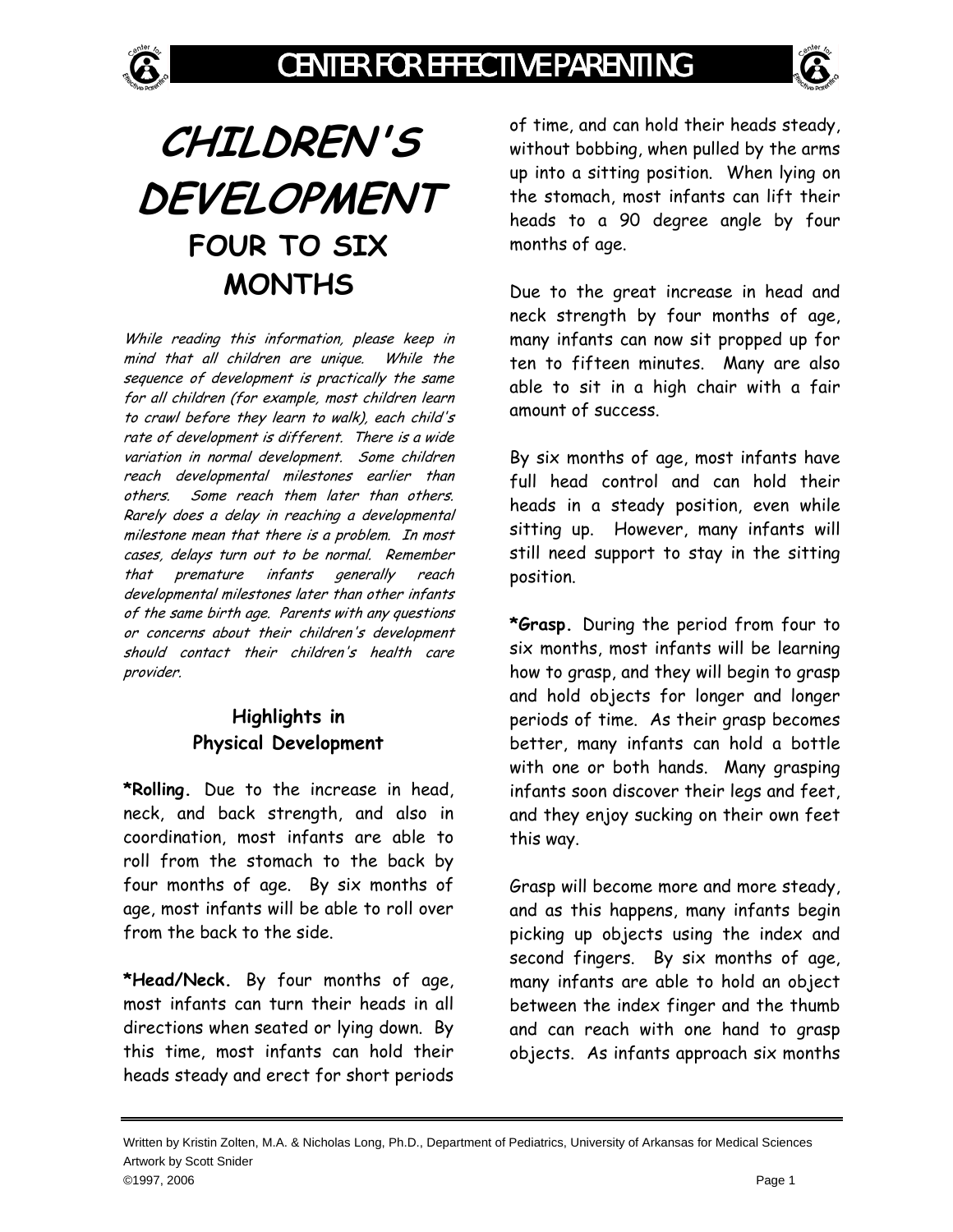of age, they will finally begin to transfer objects from hand to hand.

**\*Sitting/Standing/Crawling.** At about four months of age, many infants will be able to raise both their chests and legs off the floor while making swimming movements with their arms. This is the beginning of crawling behavior. Many infants at this age will be able to move themselves by rolling and twisting while lying on their backs and by kicking against flat surfaces.

During the fifth month, many infants are easily pulled into a standing position, and many are able to stand firmly when held.

**\*Vision.** During the period from four to six months, most infants gradually become able to focus on objects at any distance, and they will follow any moving object that catches their attention.

**\*Bodily Functions.** By four months of age, most infants establish a predictable amount of time between feeding and bowel movements. At this age most infants sleep about ten to eleven hours per night. During the fourth month of life, eating and sleeping patterns become more regular in most infants.

## **Highlights in Cognitive/Language Development**

At four months of age, most infants are gradually becoming more and more vocal. Many begin introducing sounds and imitating several tones. It is at this time that many infants begin to laugh. Another great achievement at this stage is the ability to squeal. Some parents may be disturbed by the loud noises their infants make, and they may think it's a form of crying, but actually, it's an important new vocal ability. As infants approach six months of age, they will probably be able to say "aah goo" or some similar vowel-consonant combination and will begin to make wet, razzing sounds with their mouths.

Most infants at this age are still very interested in exploring objects with their mouths, but they are now beginning to be more and more interested in looking at objects. In fact, by five months of age, many infants will actually lean over to look for a fallen object. This is an important step in development because it signals that infants are beginning to understand distance and that objects still exist when they disappear from sight. Memory skills are also improving in infants at this age, and many infants begin to recognize familiar objects.

## **Highlights in Social Development**

Most infants begin to show an interest in toys and playthings at about four months of age, and they may show a preference for one or two toys. It is also at this age that infants begin to tell different faces apart. Most infants at this age know their mothers and other family members, and they will probably begin to resent or object to strangers. As their vocal abilities increase, many infants will begin